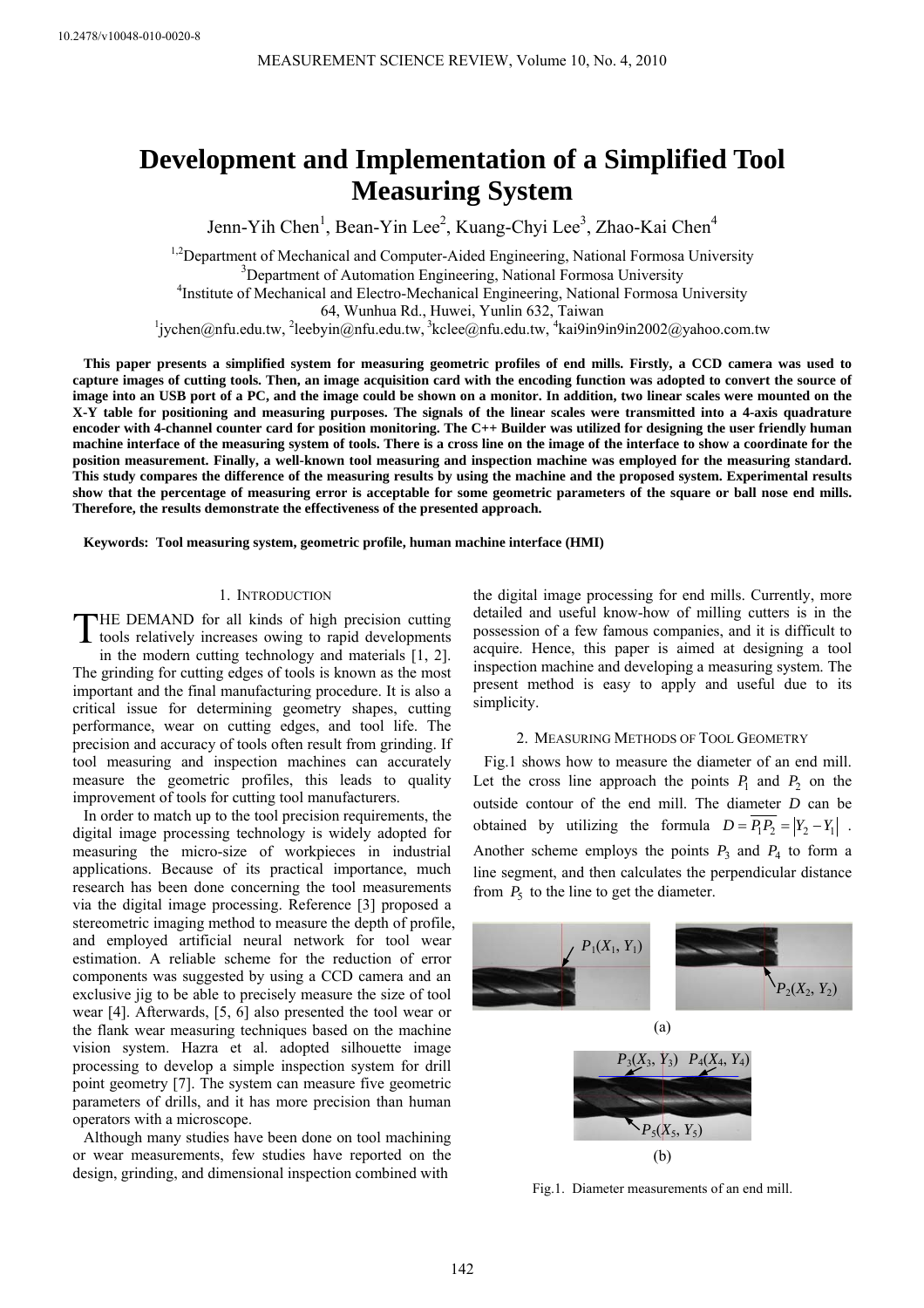The measuring approach for obtaining the axial relief angle and the clearance angle of end mills is shown in Figs. 2(a) and 2(b), respectively. Let the points  $P_6$  and  $P_7$  lie on the relief surface or the clearance surface. Two lines  $L<sub>1</sub>$  and  $L_2$  can be expressed as  $L_1: a_1x + b_1y + c_1 = 0$  and  $L_2$ :  $a_2x + b_2y + c_2 = 0$ , respectively. The coordinates of  $P_6$ and  $P_7$ , and  $P_8$  are substituted into the equations of  $L_1$  and  $L_2$  to solve the constants  $a_1$  and  $b_1$ , and  $a_2$  and  $b_2$ , respectively. Thus, the axial relief angle  $\alpha$  between  $L_1$  and  $L_2$  is governed by the relation

$$
\alpha = \cos^{-1}\left(\left(a_1a_2 + b_1b_2\right)\middle/\left(\sqrt{a_1^2 + b_1^2}\sqrt{a_2^2 + b_2^2}\right)\right).
$$

The measuring method and the calculation of the axial clearance angle  $\beta$  are similar to the axial relief angle.



Fig.2. Schematic diagrams for measuring angles: (a) axial relief angle measurement; (b) axial clearance angle measurement.

Fig.3 displays a helix angle measuring scheme. One measures the diameter D of an end mill as pointed out above at first. Let the point  $P_9$  lie on the spiral line, and further let the end mill rotate g degrees to make another point  $P_{10}$ , which also lies on the spiral line. The spiral pitch *h* is  $|X_{10} - X_9|$ . Hence, the helix angle  $\theta$  can be expressed as  $\theta = \tan^{-1} (g \pi D / (360 h))$ .



Fig.3. Helix angle measurement of an end mill.

Let these points  $P_{11}$ ,  $P_{12}$ , and  $P_{13}$  approach the profile of an end mill. A line segment is formed with  $P_{11}$  and  $P_{12}$ , and then its perpendicular bisector is found. Similarly, using  $P_{12}$ and  $P_{13}$ , we obtain another perpendicular bisector. The cross point of these two perpendicular bisectors is the center point. Therefore, the radius of ball nose or radius end mills is from this center point to  $P_{11}$ ,  $P_{12}$ , or  $P_{13}$ . The measuring method of the radius is shown in Fig.4.



Fig.4. Radius measurement of ball nose or radius end mills.

### 3. DESIGN OF HMI FOR TOOL MEASUREMENTS

Fig.5 shows the proposed HMI for tool measurements. It was designed by the C++ Builder. The HMI has five functions as mentioned in Section 2, and the measuring functions and the result are shown on the lower left side and the upper right side, respectively. The linear scale measurement mode adopted the signals of linear scales, which are mounted on the X-Y table to measure geometric parameters of cutting tools. These parameters can be obtained by some coordinates of the central point of the cross line. However, the image pixel measurement mode employed a CCD camera to capture static images of tool profiles. One can use a mouse to click some points on an image with 640×480 pixels. One pixel is equal to 0.0139 mm in this paper. The HMI then converted the pixel into the practical displacement for calculating the parameters of tools. The image pixel measurement mode doesn't measure a helix angle and due to this it cannot dynamically capture images. The flowchart of the measuring process is shown in Fig.6.



Fig.5. Designed Human machine interface.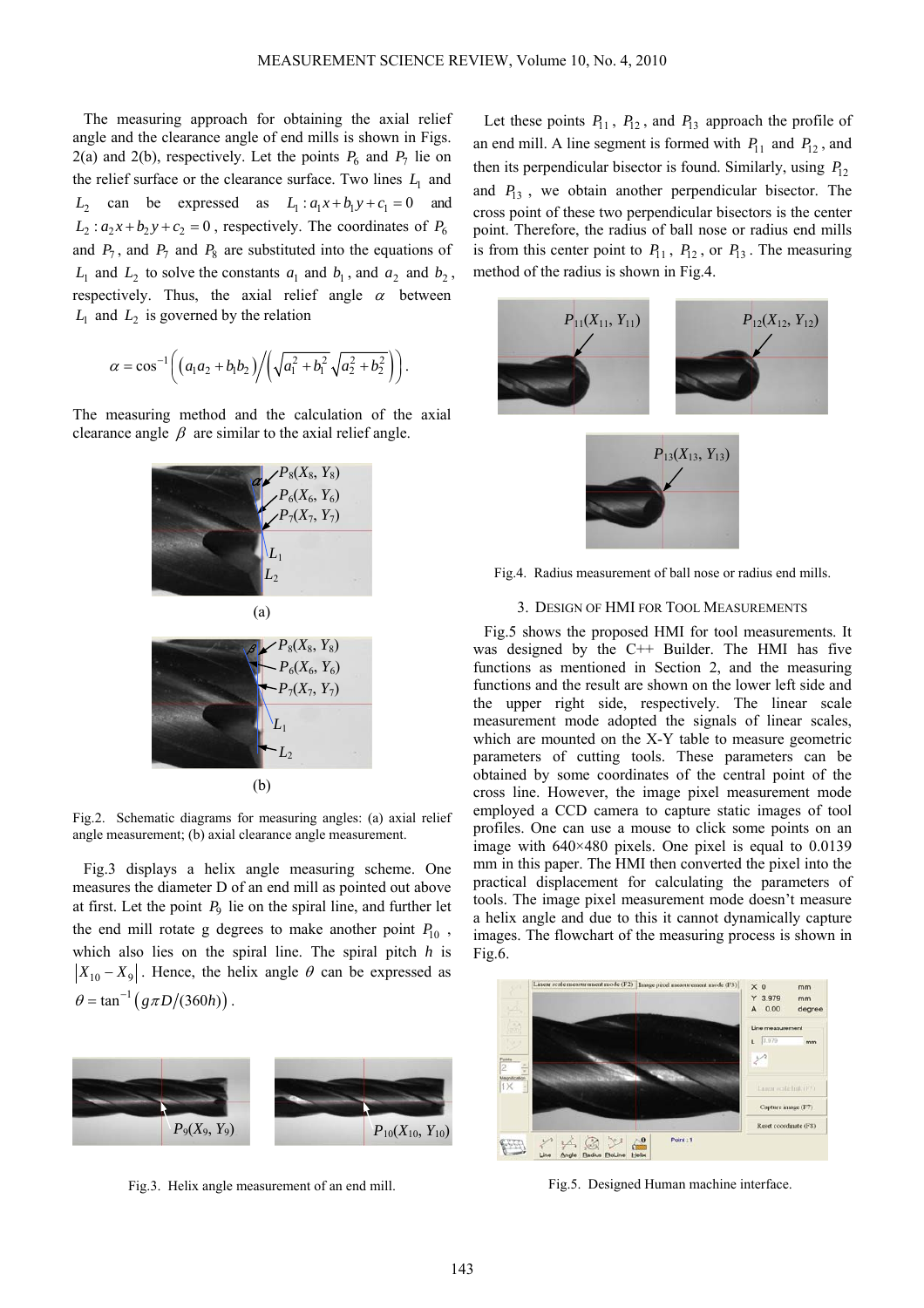

Fig.6. Flowchart of the measuring process.

## 4. EXPERIMENTAL RESULTS AND ANALYSIS

Figure 7 illustrates the prototype measuring instrument. It combines with the machine vision and digital image processing technology for measuring basic geometry shapes of cutting tools. The experimental set up consists of a PC, a CCD camera with three hundred thousand pixels for capturing images of tools, a chuck with BT shank, two linear scales with 1μm resolution for measuring the displacement of the X-Y table, and a rotary encoder with 3600 ppr. The main purpose of this encoder is utilized for measuring the rotation degree of tools, and its accuracy is improved by the four times frequency multiplier.

A well-known tool measuring and inspection machine has the display accuracy 1 μm, positioning accuracy  $\pm$  1 μm, repeatability  $\pm$  2μm, and concentricity 2μm. Its measurement results are considered as the standard in this paper. Tables 1-5 contain a comparison between the measurement results of presented measurement modes and

those measured by adopting the tool measuring and inspection machine. Each measuring experiment was repeated five times. For the linear scale measurement mode, it is obvious that the maximal percentage errors are 4.38% and 2.3% for the angle and the dimensional measurements, respectively. However, the image pixel measurement mode has 5.79% and 4% percentage errors for the angle and the dimensional measurements, respectively. Owing to this, one is unable to click a suitable position of geometric profiles of an end mill or the lower resolution of a CCD camera. Thus, this leads to the higher error than using the linear scale measurement mode.



Fig.7. Photograph of the measuring instrument.

|  |  | Tab.1. Measurement results of a square end mill with 4 mm diameter by using different measurement modes. |
|--|--|----------------------------------------------------------------------------------------------------------|
|  |  |                                                                                                          |

|                | Tool measuring and<br>inspection machine |                          | Linear scale measurement mode |                          |                                                               | Image pixel measurement mode |                          |                                                              |
|----------------|------------------------------------------|--------------------------|-------------------------------|--------------------------|---------------------------------------------------------------|------------------------------|--------------------------|--------------------------------------------------------------|
| Exp.<br>no.    | Measuring<br>value<br>(mm)               | Average<br>value<br>(mm) | Measuring<br>value<br>(mm)    | Average<br>value<br>(mm) | Error                                                         | Measuring<br>value<br>(mm)   | Average<br>value<br>(mm) | Error                                                        |
|                | 3.987                                    |                          | 3.979                         | 3.986                    | $3.988 - 3.986$<br>$= 0.002$ mm<br>0.002/3.988<br>$= 0.05 \%$ | 3.959                        | 3.976                    | $3.988 - 3.976$<br>$= 0.012$ mm<br>0.012/3.988<br>$= 0.3 \%$ |
| $\overline{2}$ | 3.988                                    |                          | 3.988                         |                          |                                                               | 3.986                        |                          |                                                              |
| 3              | 3.989                                    | 3.988                    | 3.987                         |                          |                                                               | 3.979                        |                          |                                                              |
| $\overline{4}$ | 3.987                                    |                          | 3.984                         |                          |                                                               | 3.981                        |                          |                                                              |
| 5              | 3.988                                    |                          | 3.991                         |                          |                                                               | 3.973                        |                          |                                                              |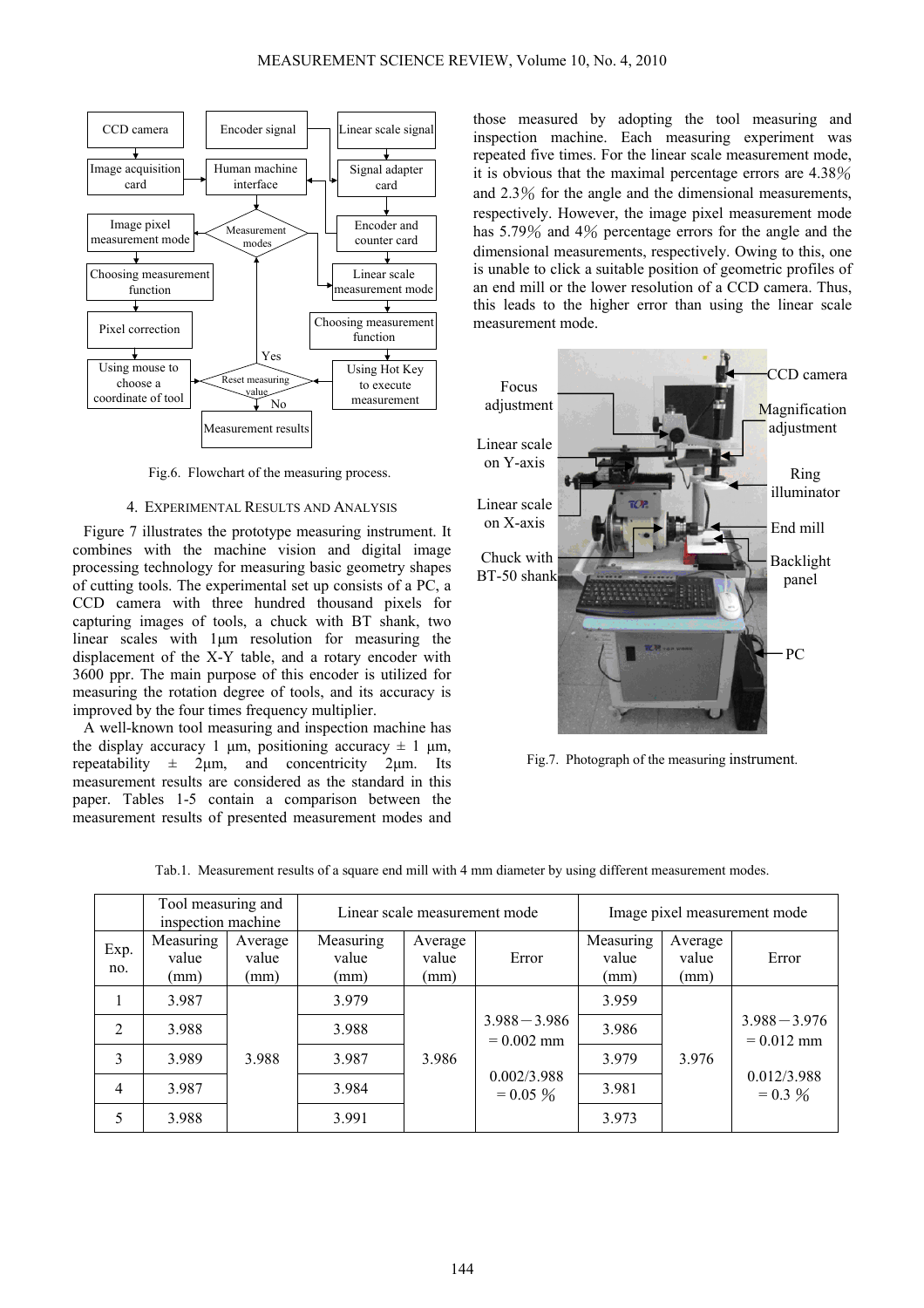# MEASUREMENT SCIENCE REVIEW, Volume 10, No. 4, 2010

|                | Tool measuring and<br>inspection machine |                  | Linear scale measurement mode |                  |                                                                                               | Image pixel measurement mode |                  |                                                                                               |
|----------------|------------------------------------------|------------------|-------------------------------|------------------|-----------------------------------------------------------------------------------------------|------------------------------|------------------|-----------------------------------------------------------------------------------------------|
| Exp.<br>no.    | Measuring<br>value                       | Average<br>value | Measuring<br>value            | Average<br>value | Error                                                                                         | Measuring<br>value           | Average<br>value | Error                                                                                         |
|                | $7.01^{\circ}$                           |                  | $6.99^\circ$                  |                  |                                                                                               | $7.59^\circ$                 |                  |                                                                                               |
| $\overline{2}$ | $7.25^\circ$                             | $7.08^{\circ}$   | $7.57^{\circ}$                | $7.39^\circ$     | $7.39^{\circ} - 7.08^{\circ}$<br>$= 0.31^{\circ}$<br>$0.31\degree/7.08\degree$<br>$= 4.38 \%$ | $7.35^\circ$                 | $7.49^\circ$     | $7.49^{\circ} - 7.08^{\circ}$<br>$= 0.41^{\circ}$<br>$0.41\degree/7.08\degree$<br>$= 5.79 \%$ |
| 3              | $7.08^{\circ}$                           |                  | $7.59^\circ$                  |                  |                                                                                               | $7.12^{\circ}$               |                  |                                                                                               |
| $\overline{4}$ | $6.96^\circ$                             |                  | $7.12^{\circ}$                |                  |                                                                                               | $7.97^\circ$                 |                  |                                                                                               |
| 5              | $7.11^{\circ}$                           |                  | $7.69^\circ$                  |                  |                                                                                               | $7.43^{\circ}$               |                  |                                                                                               |

## Tab.2. Measurement results of a square end mill with 7° axial relief angle by using different measurement modes.

Tab.3. Measurement results of a square end mill with 16° axial clearance angle by using different measurement modes.

|                | Tool measuring and<br>inspection machine |                  | Linear scale measurement mode |                  |                                                    | Image pixel measurement mode |                  |                                                     |
|----------------|------------------------------------------|------------------|-------------------------------|------------------|----------------------------------------------------|------------------------------|------------------|-----------------------------------------------------|
| Exp.<br>no.    | Measuring<br>value                       | Average<br>value | Measuring<br>value            | Average<br>value | Error                                              | Measuring<br>value           | Average<br>value | Error                                               |
|                | 15.86°                                   |                  | $15.74^{\circ}$               |                  |                                                    | $16.14^{\circ}$              |                  |                                                     |
| 2              | $16.01^{\circ}$                          |                  | $15.50^{\circ}$               |                  | $15.85^{\circ} - 15.7^{\circ}$<br>$= 0.15^{\circ}$ | $15.43^{\circ}$              |                  | $15.85^{\circ} - 15.48^{\circ}$<br>$= 0.37^{\circ}$ |
| 3              | $15.71^{\circ}$                          | $15.85^\circ$    | 15.48°                        | $15.7^{\circ}$   |                                                    | $15.64^{\circ}$              | $15.48^{\circ}$  |                                                     |
| $\overline{4}$ | 15.88°                                   |                  | $15.94^{\circ}$               |                  | $0.15^{\circ}/15.85^{\circ} =$<br>$0.95\%$         | $15.12^{\circ}$              |                  | $0.37^{\circ}/15.85^{\circ}$<br>$= 2.33 \%$         |
| 5              | $15.78^{\circ}$                          |                  | $15.84^\circ$                 |                  |                                                    | $15.07^{\circ}$              |                  |                                                     |

Tab.4. Measurement results of a square end mill with 35° helix angle by using linear scale measurement mode.

|                |                    | Tool measuring and<br>inspection machine | Linear scale measurement mode |                  |                                                                                                    |  |
|----------------|--------------------|------------------------------------------|-------------------------------|------------------|----------------------------------------------------------------------------------------------------|--|
| Exp.<br>no.    | Measuring<br>value | Average value                            | Measuring<br>value            | Average<br>value | Error                                                                                              |  |
|                | $34.78^{\circ}$    |                                          | $34.49^{\circ}$               |                  | $34.79^{\circ} - 34.34^{\circ}$<br>$= 0.45^{\circ}$<br>$0.45^{\circ}/34.79^{\circ}$<br>$= 1.29 \%$ |  |
| $\mathfrak{D}$ | $34.92^{\circ}$    |                                          | $34.38^{\circ}$               | $34.34^{\circ}$  |                                                                                                    |  |
| 3              | $34.67^{\circ}$    | $34.79^{\circ}$                          | $33.99^{\circ}$               |                  |                                                                                                    |  |
| $\overline{4}$ | $34.81^{\circ}$    |                                          | $34.03^{\circ}$               |                  |                                                                                                    |  |
|                | $34.79^{\circ}$    |                                          | $34.80^{\circ}$               |                  |                                                                                                    |  |

Tab.5. Measurement results of a ball nose end mill with 3 mm radius by using different measurement modes.

|                | Tool measuring and<br>inspection machine |                          | Linear scale measurement mode |                          |                                                              | Image pixel measurement mode |                          |                                                         |
|----------------|------------------------------------------|--------------------------|-------------------------------|--------------------------|--------------------------------------------------------------|------------------------------|--------------------------|---------------------------------------------------------|
| Exp.<br>no.    | Measuring<br>value<br>(mm)               | Average<br>value<br>(mm) | Measuring<br>value<br>(mm)    | Average<br>value<br>(mm) | Error                                                        | Measuring<br>value<br>(mm)   | Average<br>value<br>(mm) | Error                                                   |
|                | 2.999                                    | 2.998                    | 2.978                         | 3.067                    | $3.067 - 2.998$<br>$= 0.069$ mm<br>0.069/2.998<br>$= 2.3 \%$ | 3.092                        | 3.118                    | $3.118 - 2.998$<br>$= 0.12$ mm<br>0.12/2.998<br>$= 4\%$ |
| $\overline{2}$ | 2.998                                    |                          | 3.174                         |                          |                                                              | 3.235                        |                          |                                                         |
| 3              | 2.997                                    |                          | 3.139                         |                          |                                                              | 2.951                        |                          |                                                         |
| 4              | 2.999                                    |                          | 3.083                         |                          |                                                              | 3.152                        |                          |                                                         |
| 5              | 2.996                                    |                          | 2.959                         |                          |                                                              | 3.162                        |                          |                                                         |